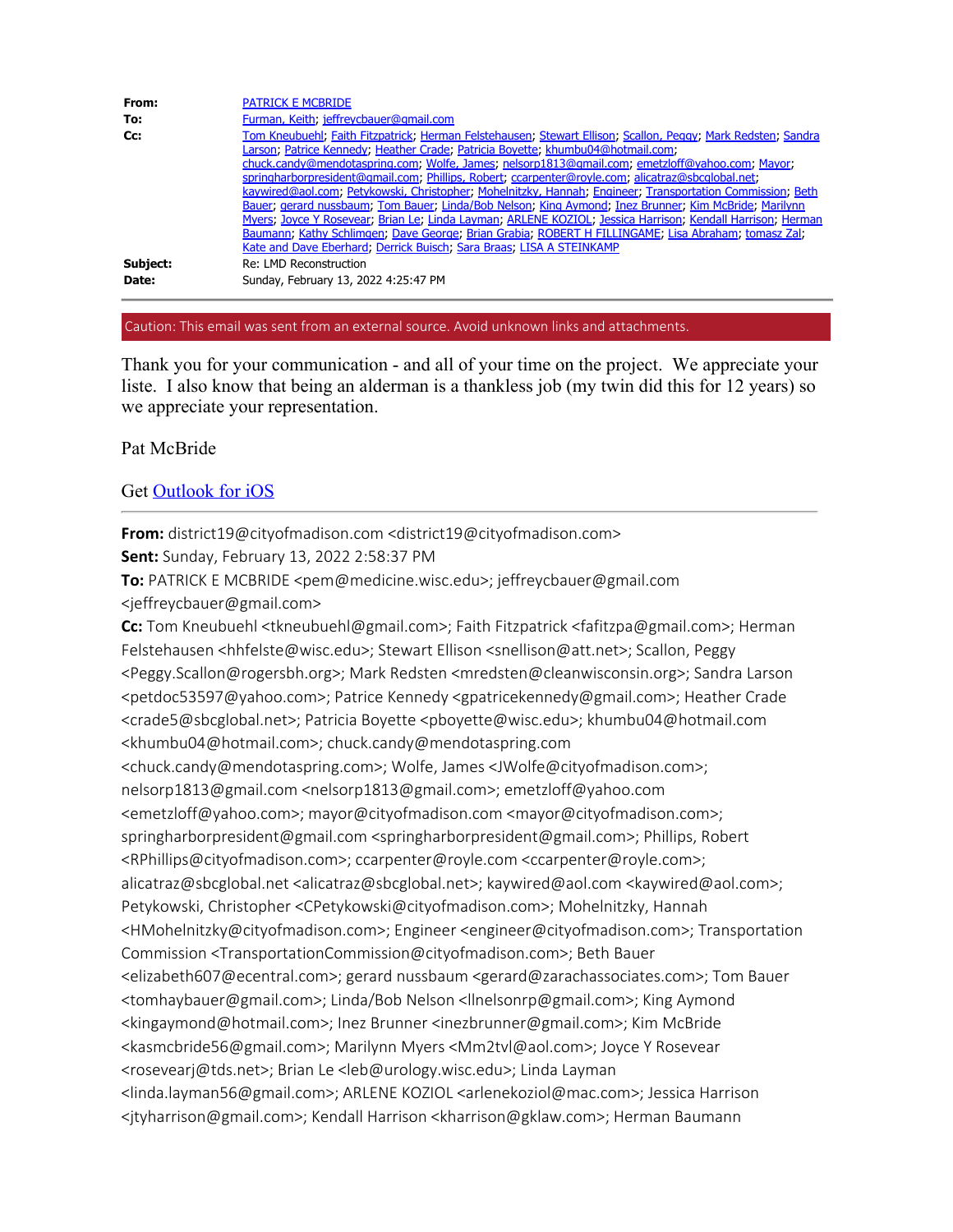<hermwired@aol.com>; Kathy Schlimgen <kaschlim@gmail.com>; Dave George <davegeorge603@gmail.com>; Brian Grabia <bgrabia@sbcglobal.net>; ROBERT H FILLINGAME <rhfillin@wisc.edu>; Lisa Abraham <lisafabraham@gmail.com>; tomasz Zal <Tzal@elephasbio.com>; Kate and Dave Eberhard <doctorwine@hotmail.com>; Derrick Buisch <dbuisch@education.wisc.edu>; Sara Braas <sara.braas@subzero.com>; LISA A STEINKAMP <steinkamp@pt.wisc.edu>

**Subject:** RE: LMD Reconstruction

I understand this project continues to be frustrating because a draft plan is still being worked on and isn't available for discussion yet.

All of the topics you have brought up with be addressed/discussed at the meeting on the 2/24. To date, many of the topics have been address in responses to residents e-mails and many can't be addressed until Engineering has a draft plan. Residents will have an opportunity to also ask questions and share feedback at that meeting. There will be multiple meetings after the 2/24 meeting. If necessary, I'll schedule additional meetings.

Here's the current schedule:

- 2/24: Second Public Information Meeting (held virtually)
- o Post card to be mailed prior, and registration link will be on project page
- 3/9/2022: Street Design for LMD to Transportation Commission (estimated date)
- 3/16/2022: Street Design for LMD to Board of Public Works (estimated date)
- 4/8/2022: Mail Estimated Assessments, Public Hearing Notice for 2022 Project (estimated date)
- 4/20/2022: BPW Public Hearing on 2022 Project (estimated date)
- 5/10/2022: Common Council Hearing on 2022 Project (estimated date)
- 8/1/2022: Begin Construction on 2022 Project (estimated date)
- Winter 2022: Start public meetings for 2023 reconstruction project

Residents have continued to send in their feedback and suggestions on this project. I encourage everyone to continue to do so. I've spent a considerable amount of time working on this project speaking with staff and residents.

-Keith F.

-------------------

Alder Keith Furman, 19th District, Madison, WI district19@cityofmadison.com 608-912-0000 Subscribe to my blog: http://www.cityofmadison.com/council/district19/blog/

**From:** PATRICK E MCBRIDE <pem@medicine.wisc.edu> **Sent:** Saturday, February 12, 2022 4:33 PM **Subject:** Re: LMD Reconstruction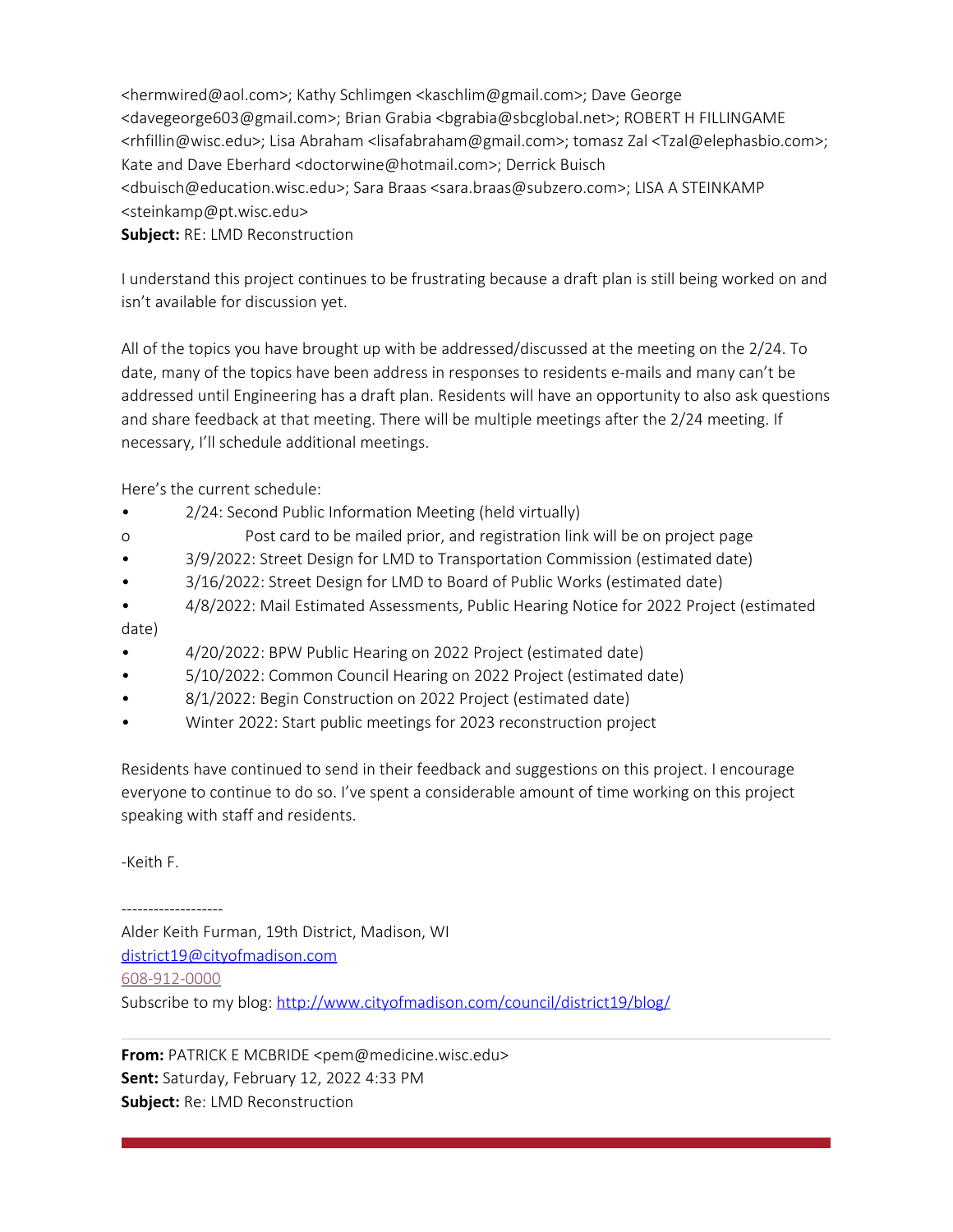#### Caution: This email was sent from an external source. Avoid unknown links and attachments.

All of which is to say - we need a specific neighborhood listening session with our alderman to hear our collective point of view BEFORE the next round of city meetings. It is right and proper for our representative to meet with all of us to hear our concerns and for you to listen - and present your thoughts.

There are serious issues raised related to the impact on Lake Mendota; environmental issues; economic issues; where sidewalks would fit in the blocks east of the harbor and the impact on land / property and economic issues; the costs to residents; and much more. We need to be heard and we need answers.

Please hold a meeting with and in the neighborhood so that our representative can listen to his constituents. That's what we elected you to do - to represent us - so we ask to be heard.

Thank you

Patrick McBride Lake Mendota Drive

## Get Outlook for iOS

From: jeffreycbauer@gmail.com <jeffreycbauer@gmail.com> **Sent:** Saturday, February 12, 2022 2:09:45 PM **To:** Furman, Keith <district19@cityofmadison.com> **Cc:** Tom Kneubuehl <**tkneubuehl@gmail.com>**; Faith Fitzpatrick <fafitzpa@gmail.com>; Herman Felstehausen <hhfelste@wisc.edu>; Stewart Ellison <snellison@att.net>; Scallon, Peggy <Peggy.Scallon@rogersbh.org>; Mark Redsten <mredsten@cleanwisconsin.org>; Sandra Larson <petdoc53597@yahoo.com>; Patrice Kennedy <gpatricekennedy@gmail.com>; Heather Crade <crade5@sbcglobal.net>; Patricia Boyette <pboyette@wisc.edu>; khumbu04@hotmail.com <khumbu04@hotmail.com>; chuck.candy@mendotaspring.com <chuck.candy@mendotaspring.com>; Wolfe, James <JWolfe@cityofmadison.com>; nelsorp1813@gmail.com <nelsorp1813@gmail.com>; emetzloff@yahoo.com <emetzloff@yahoo.com>; mayor@cityofmadison.com <mayor@cityofmadison.com>; springharborpresident@gmail.com <springharborpresident@gmail.com>; Phillips, Robert <RPhillips@cityofmadison.com>; ccarpenter@royle.com <ccarpenter@royle.com>; alicatraz@sbcglobal.net <alicatraz@sbcglobal.net>; kaywired@aol.com <kaywired@aol.com>; Petykowski, Christopher <CPetykowski@cityofmadison.com>; Mohelnitzky, Hannah <HMohelnitzky@cityofmadison.com>; Engineer <engineer@cityofmadison.com>; Transportation Commission <TransportationCommission@cityofmadison.com>; Beth Bauer <elizabeth607@ecentral.com>; gerard nussbaum <gerard@zarachassociates.com>; Tom Bauer <tomhaybauer@gmail.com>; Linda/Bob Nelson <llnelsonrp@gmail.com>; King Aymond <kingaymond@hotmail.com>; Inez Brunner <inezbrunner@gmail.com>; Kim McBride <kasmcbride56@gmail.com>; Marilynn Myers <Mm2tvl@aol.com>; Joyce Y Rosevear <rosevearj@tds.net>; Brian Le <leb@urology.wisc.edu>; Linda Layman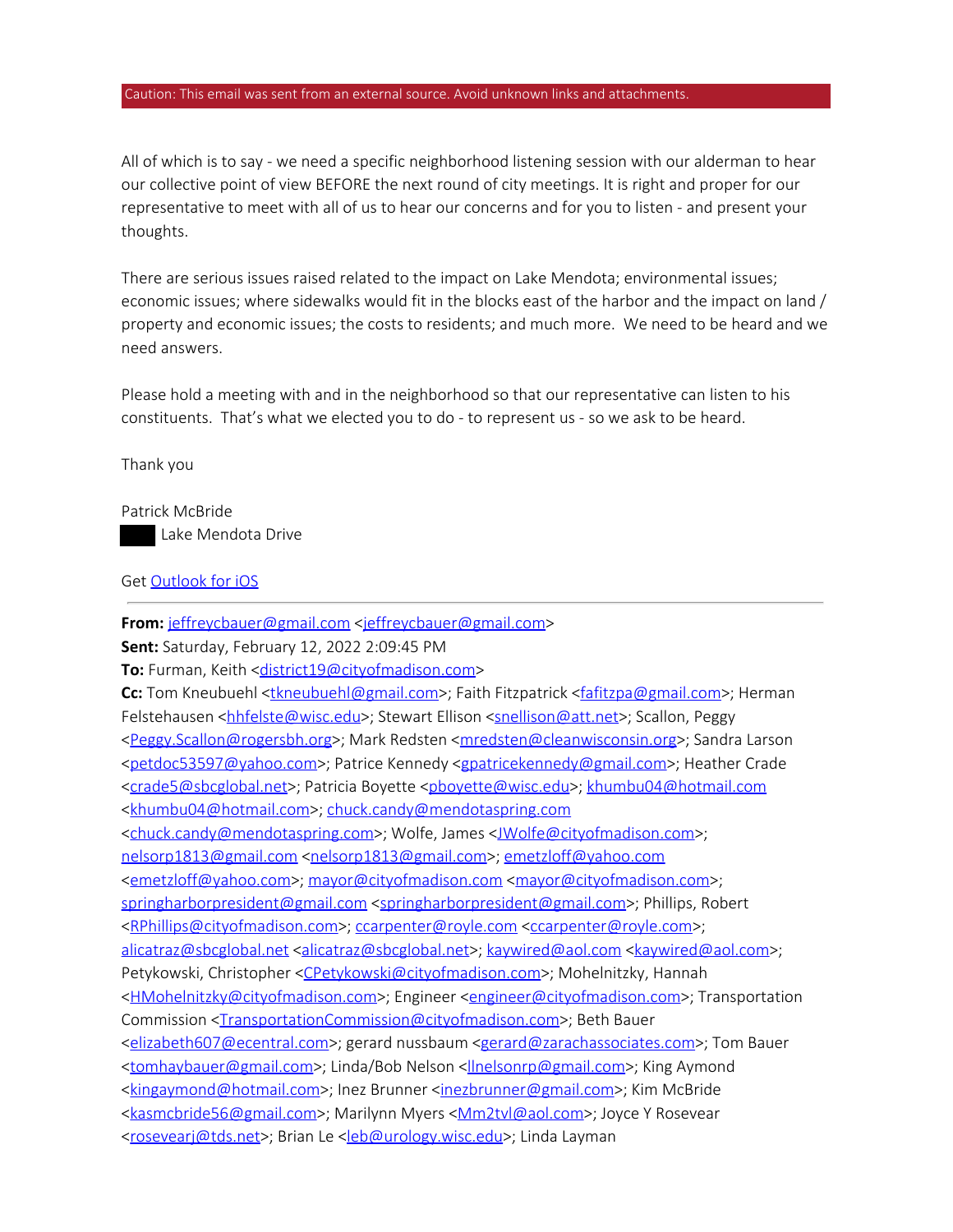<linda.layman56@gmail.com>; ARLENE KOZIOL <arlenekoziol@mac.com>; Jessica Harrison <jtyharrison@gmail.com>; Kendall Harrison <kharrison@gklaw.com>; Herman Baumann <hermwired@aol.com>; Kathy Schlimgen <kaschlim@gmail.com>; Dave George <davegeorge603@gmail.com>; Brian Grabia <bgrabia@sbcglobal.net>; ROBERT H FILLINGAME <rhfillin@wisc.edu>; Lisa Abraham <lisafabraham@gmail.com>; PATRICK E MCBRIDE <pem@medicine.wisc.edu>; tomasz Zal <Tzal@elephasbio.com>; Kate and Dave Eberhard <doctorwine@hotmail.com>; Derrick Buisch <dbuisch@education.wisc.edu>; Sara Braas <sara.braas@subzero.com>; LISA A STEINKAMP <steinkamp@pt.wisc.edu> **Subject:** Re: LMD Reconstruction

#### Keith,

Thanks for your prompt reply with reference to specific slides in the PowerPoint presentation. Upon reviewing the text, I couldn't find any evidence that safety, accessibility, and equity are "non-negotiable." A few bullets describe general program goals that have evolved over time, but nothing specifically identifies immutable foundations for Madison's rules and regulations. Plans have obviously evolved with updated information and new priorities. Several bullets note the need to consider options and make feasible improvements. Some exceptions in implementation are also identified. One slide states that policies are to be followed "to the extent possible," confirming that Madison's future should not be cast in one-size-fits-all concrete. Therefore, you do not need to ask City staff for citations that show policies cannot change. They clearly have in the past and will in the future, especially as exceptions to existing rules become impossible to ignore over time.

Hence, I ask you to acknowledge that many LMD residents—I'll bet you dinner it's a majority—want the redevelopment project to reflect new realities that are not encompassed by current policy. We firmly believe that environmental protection, watershed management, Native culture preservation, and climate change are critical to the future of Lake Mendota and Lake Mendota Drive, but slides 19-27 don't mention them at all. Existing concepts of safety must also be updated to reflect new technologies and social practices. Compromises need to be crafted when new clashes with old. Defending old goals as immutable is offensive to people in Spring Harbor who are acutely aware of dynamic challenges requiring creative solutions.

So please respond constructively to your constituents who are asking you to revise the timetable. Slow it down. Build citizen input into the planning process *before* presenting the street design to the Transportation Commission and Board of Public Works at later dates. We simply do not believe that the existing timetable allows enough time to incorporate collective neighborhood wisdom into revisions, nor do we take any comfort in your hope that we will like the plan when it is revealed to us at a public information meeting. Spring Harbor has dozens of people with top-level professional expertise in areas that need to be addressed in the planning process. Get them involved now, while constructive collaboration is still possible.

In that vein, I close with input from my professional perspective as an economist. Today's dire economic challenges got no mention in the information you sent. The slides assume a normal economy, which is totally unrealistic in 2022. How will the LMD plan deal with staggering inflation in construction costs and delays caused by supply chain failures? Are a realistic budget and timetable even possible? Have city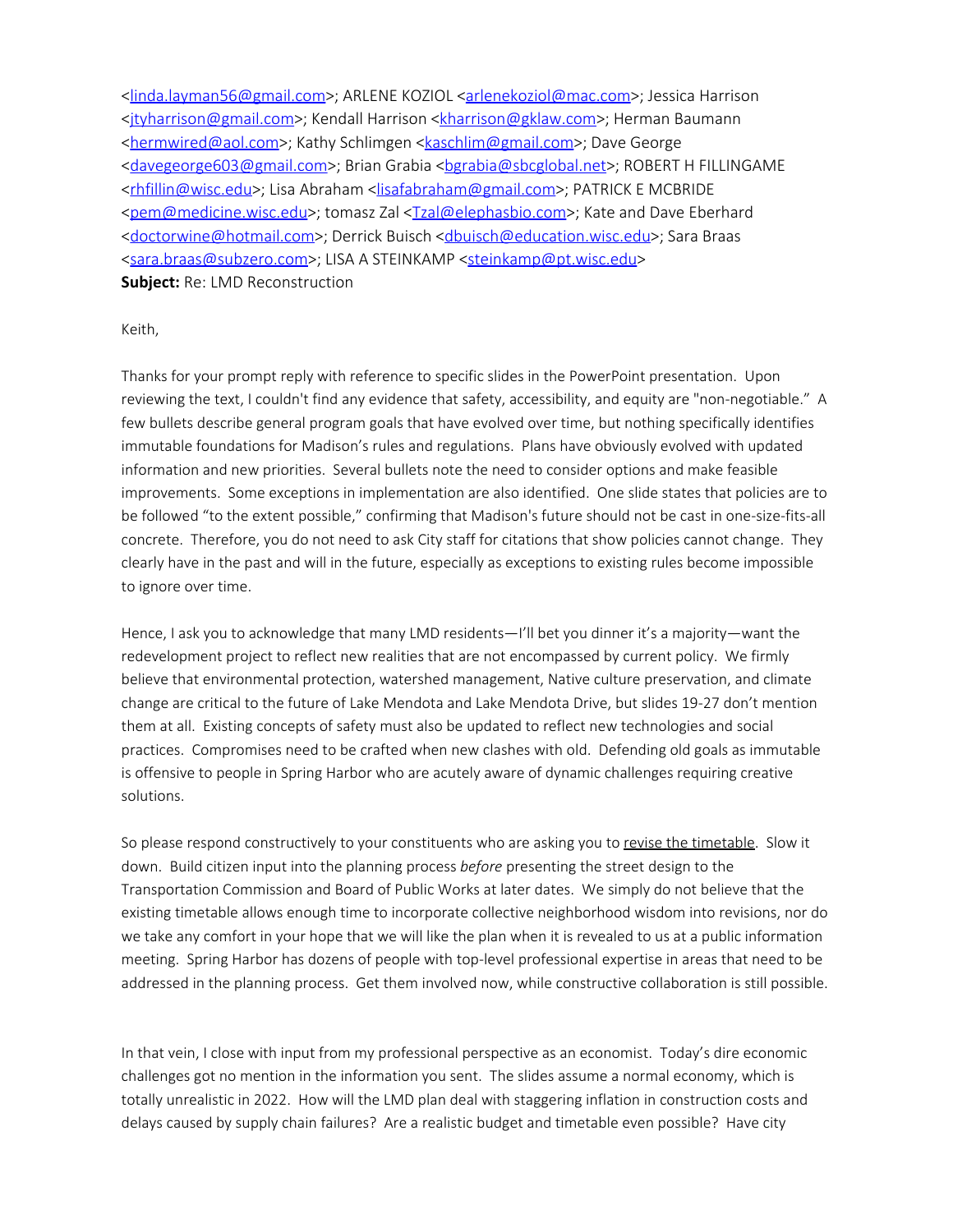officials taken into account the rapidly declining likelihood that federal funds will be available for this project? Perhaps most importantly, have you thought about voters' backlash when the final tax bill hits the mailbox? It will be brutal. The project will cost a lot more than projected a few weeks ago by the Engineers Office, and disposable income all along LMD will be a lot less due to inflation and shrinking nest eggs. Need I say more? The economic downturn is another compelling reason to slow down right now and do this right, in consideration of *all* the changes taking place.

Jeff

On Feb 8, 2022, at 9:25 AM, Furman, Keith <district19@cityofmadison.com> wrote:

It's unclear to me what legal authority you're questioning, so I'd appreciate you be more specific and I'm happy to consult with City staff on getting that answered.

As far as policies, that's outlined in the slide presentation from the 1/11: PowerPoint Presentation (cityofmadison.com) Page 19 – 27.

-Keith F.

-------------------

Alder Keith Furman, 19th District, Madison, WI district19@cityofmadison.com 608-912-0000 Subscribe to my blog: http://www.cityofmadison.com/council/district19/blog/

**From:** Jeff Bauer <jeffreycbauer@gmail.com>

**Sent:** Monday, February 7, 2022 1:37 PM

**To:** Furman, Keith <district19@cityofmadison.com>

**Cc:** Tom Kneubuehl <tkneubuehl@gmail.com>; Faith Fitzpatrick <fafitzpa@gmail.com>; Herman Felstehausen <hhfelste@wisc.edu>; Stewart Ellison <snellison@att.net>;

Scallon, Peggy <Peggy.Scallon@rogersbh.org>; Mark Redsten

<mredsten@cleanwisconsin.org>; Sandra Larson <petdoc53597@yahoo.com>; Patrice Kennedy <gpatricekennedy@gmail.com>; Heather Crade

<crade5@sbcglobal.net>; pboyette@wisc.edu; khumbu04@hotmail.com; chuck.candy @mendotaspring.com; Wolfe, James

<JWolfe@cityofmadison.com>; nelsorp1813@gmail.com; emetzloff@yahoo.com; Mayor <Mayor@cityofmadison.com>; springharborpresident@gmail.com; Phillips, Robert

<RPhillips@cityofmadison.com>; ccarpenter@royle.com; alicatraz@sbcglobal.net; kay wired@aol.com; Petykowski, Christopher <CPetykowski@cityofmadison.com>; Mohelnitzky, Hannah <**HMohelnitzky@cityofmadison.com>**; Engineer <engineer@cityofmadison.com>; Transportation Commission

<TransportationCommission@cityofmadison.com>; Beth Bauer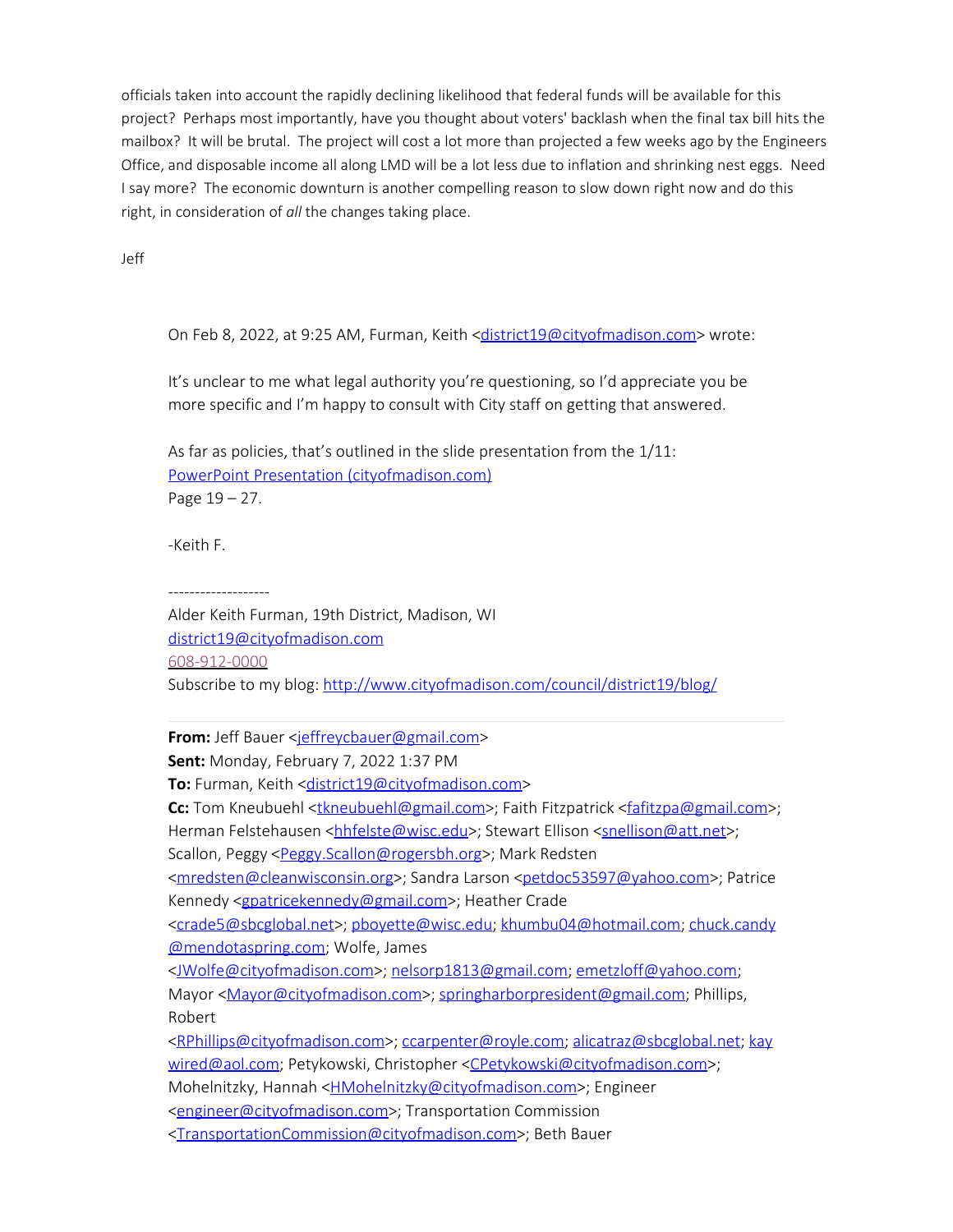<elizabeth607@ecentral.com>; gerard nussbaum <gerard@zarachassociates.com>; Tom Bauer <tomhaybauer@gmail.com>; Linda/Bob Nelson <**linelsonrp@gmail.com>**; Robert Nelson <nelsorp1813@gmail.com>; Leslie Herje <khumbu04@hotmail.com>; Chuck & Candy Gates/Schrank <chuck.candy@mendotaspring.com>; Alice Erickson <alicatraz@sbcglobal.net>; Jeff Bauer <jeffreycbauer@gmail.com>; Patricia Boyette <pboyette@wisc.edu>; King Aymond <kingaymond@hotmail.com>; Inez Brunner <inezbrunner@gmail.com>; Steve/Heather Crade <crade5@sbcglobal.net>; Kim McBride <kasmcbride56@gmail.com>; Marilynn Myers < Mm2tvl@aol.com>; Sandy-Phil Larson Simon <petdoc53597@yahoo.com>; Joyce Y Rosevear <rosevearj@tds.net>; Brian Le <leb@urology.wisc.edu>; Linda Layman <linda.layman56@gmail.com>; ARLENE KOZIOL <arlenekoziol@mac.com>; Jessica Harrison <ityharrison@gmail.com>; Kendall Harrison <kharrison@gklaw.com>; Herman Baumann <hermwired@aol.com>; Kay Schwichtenberg <**kaywired@aol.com>**; Kathy Schlimgen <**kaschlim@gmail.com>**; Dave George <davegeorge603@gmail.com>; Brian Grabia <br/> <br/>bgrabia@sbcglobal.net>; ROBERT H FILLINGAME <rhfillin@wisc.edu>; Lisa Abraham <lisafabraham@gmail.com>; Pat McBride <pem@medicine.wisc.edu>; Tomasz Zal <Tzal@elephasbio.com>; David R. Eberhard <doctorwine@hotmail.com>; Frank Bauer <br/>bauer45f@gmail.com>; Derrick Buisch <dbuisch@education.wisc.edu>

**Subject:** Re: LMD Reconstruction

#### Caution: This email was sent from an external source. Avoid unknown links and attachments.

Keith: By Reply All, please provide all the City's specific policies and procedures "as related to safety, accessibility, and equity that is (sic) not negotiable," plus an explanation of the legal authority on which your intransigence is based. Thanks. Jeff

On Feb 6, 2022, at 4:17 PM, Furman, Keith <district19@cityofmadison.com> wrote:

Sandra,

To be clear, a survey records the current conditions of the street. It's not a reconstruction plan. There has been planning of this project for some time when it relates to budget [approvals] and capturing data (traffic, survey, etc).

A redesign plan cannot be put together without that work. Engineering, and its partners, is currently working on the plan using the survey work (as well as multiple on-site visits) as the basis for the engineering plan designs. That as well as the City's policies and procedures and resident feedback will influence the design.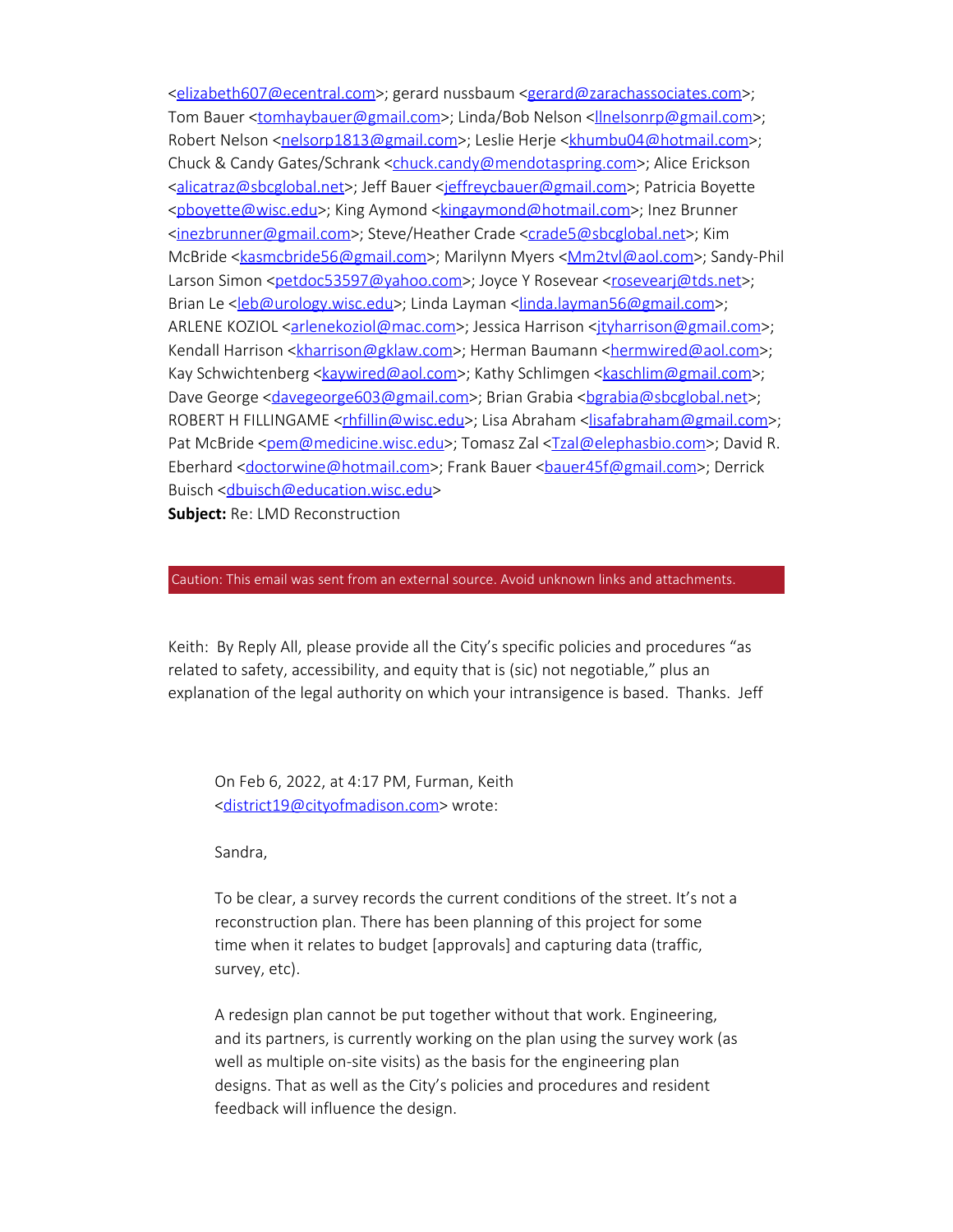I standby my statement that a plan doesn't exist. When it does, everyone will get an opportunity to see it and discuss it. The good news is the plan should be ready for discussion soon and the next public information meeting date will be confirmed once that's it's clear when it's done.

I understand there is a lot of frustration that the City's policies and procedures as related to safety, accessibility and equity is not negotiable. If it's possible to include sidewalk(s) without impacting the tree canopy, that will be part of the plan. Many people have sent in their concerns and suggestions, and wherever possible, those are being incorporated into the discussion and possibly design. People have suggested no sidewalks at all, alternatives to sidewalks, alternative types of sidewalks, concerns about the environment, water quality, curbs and effigy mounds.

There is a major difference between a park design and a street reconstruction. There are multiple street reconstructions every year in Madison. Again, to be clear, there are policies and procedures for these projects that will be followed. That does include public input, but not voting on safety, accessibility and equity.

I continue to remain open to discussions and feedback, but I don't believe it's my job to lets the loudest voices or majority decide safety decisions. No project process does that. People welcome to continue to advocate for what they'd like to see. In addition to continuing to send e-mails, there will be many additional steps in the process that allow for public feedback:

Late Feb. or Early March: Second Public Information Meeting (held virtually)

o Post card to be mailed prior, and registration link will be on project page

• 3/9/2022: Street Design for LMD to Transportation Commission (estimated date)

• 3/16/2022: Street Design for LMD to Board of Public Works (estimated date)

• 4/8/2022: Mail Estimated Assessments, Public Hearing Notice for 2022 Project (estimated date)

• 4/20/2022: BPW Public Hearing on 2022 Project (estimated date)

• 5/10/2022: Common Council Hearing on 2022 Project (estimated date)

• 8/1/2022: Begin Construction on 2022 Project (estimated date)

• Winter 2022: Start public meetings for 2023 reconstruction project

I live on Lake Mendota Drive. I'm incredibly familiar with the street. The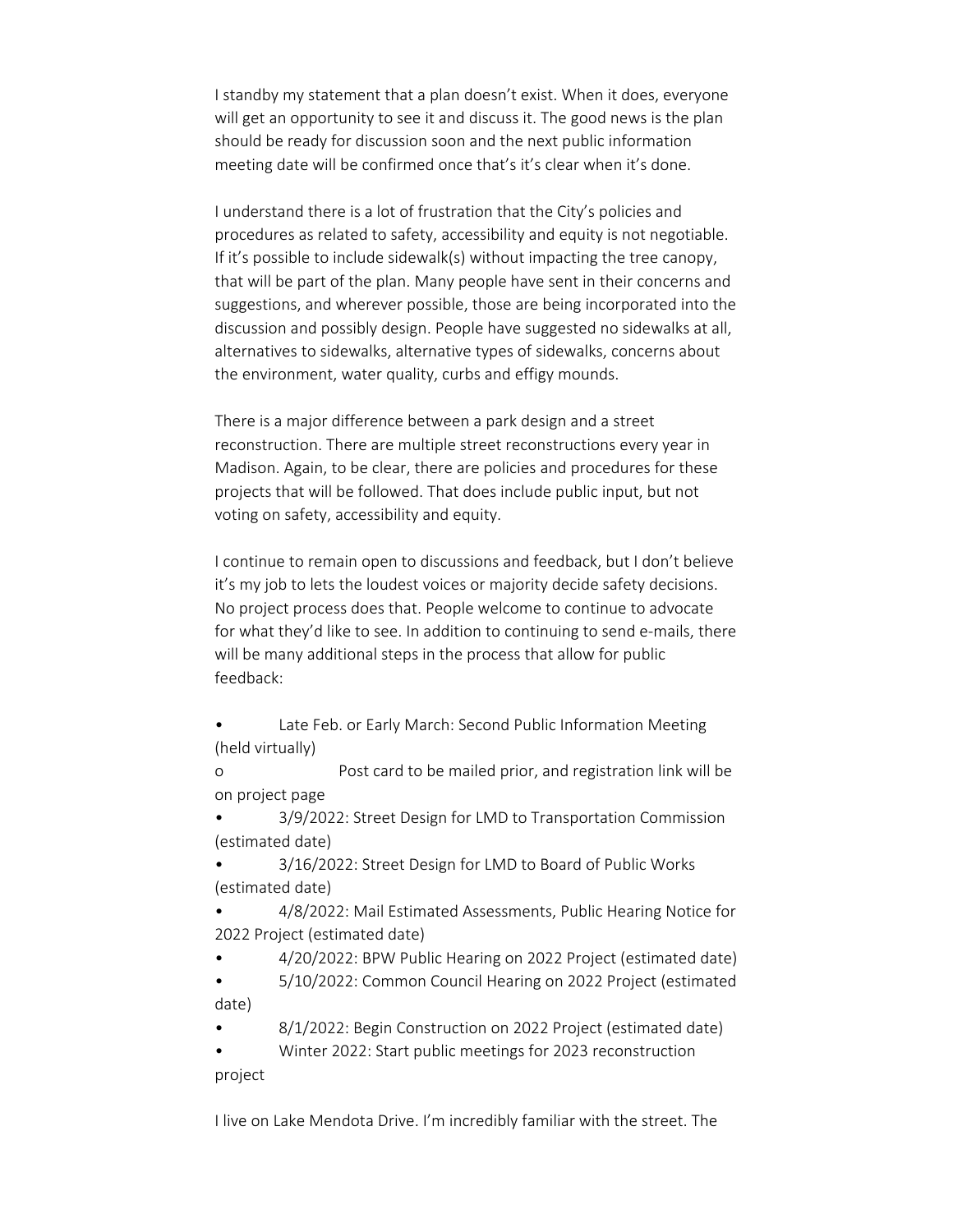success of this project is very important to me as well.

Thanks for your feedback and feel free to continue to send your questions and suggestions our way.

-Keith F.

-------------------

Alder Keith Furman, 19th District, Madison, WI district19@cityofmadison.com 608-912-0000 Subscribe to my blog: http://www.cityofmadison.com/council/district19/blog/

**From:** Sandra Larson <petdoc53597@yahoo.com> **Sent:** Sunday, February 6, 2022 2:33 PM **To:** Furman, Keith <district19@cityofmadison.com> **Cc:** Patrice Kennedy <gpatricekennedy@gmail.com>; Heather Crade <crade5@sbcglobal.net>; pboyette@wisc.edu; Jeff Bauer <jeffreycbauer@gmail.com>; khumbu04@hotmail.com; chuck.candy@me ndotaspring.com; Wolfe, James <JWolfe@cityofmadison.com>; nelsorp1813@gmail.com; emetzloff@yah oo.com; Mayor <Mayor@cityofmadison.com>; springharborpresident@gmail.com; Phillips, Robert <RPhillips@cityofmadison.com>; ccarpenter@royle.com; alicatraz@sbcgl obal.net; kaywired@aol.com **Subject:** LMD Reconstruction

Caution: This email was sent from an external source. Avoid unknown links and attachments.

### 2/6/2022

Alderman Furman:

 I have been following with great interest your ongoing discussion with our neighbor, Jeff Bauer, concerning the LMD reconstruction. Let me state upfront that I am very unhappy to have had to learn about something so significant to the fabric of my neighborhood by seeing surveyors working in my yard. This was the first time I had any indication that the city was planning significant changes to the main passage through the area and the jewel of not only the neighborhood but the entire city-Lake Mendota Drive. When I asked the surveyors what they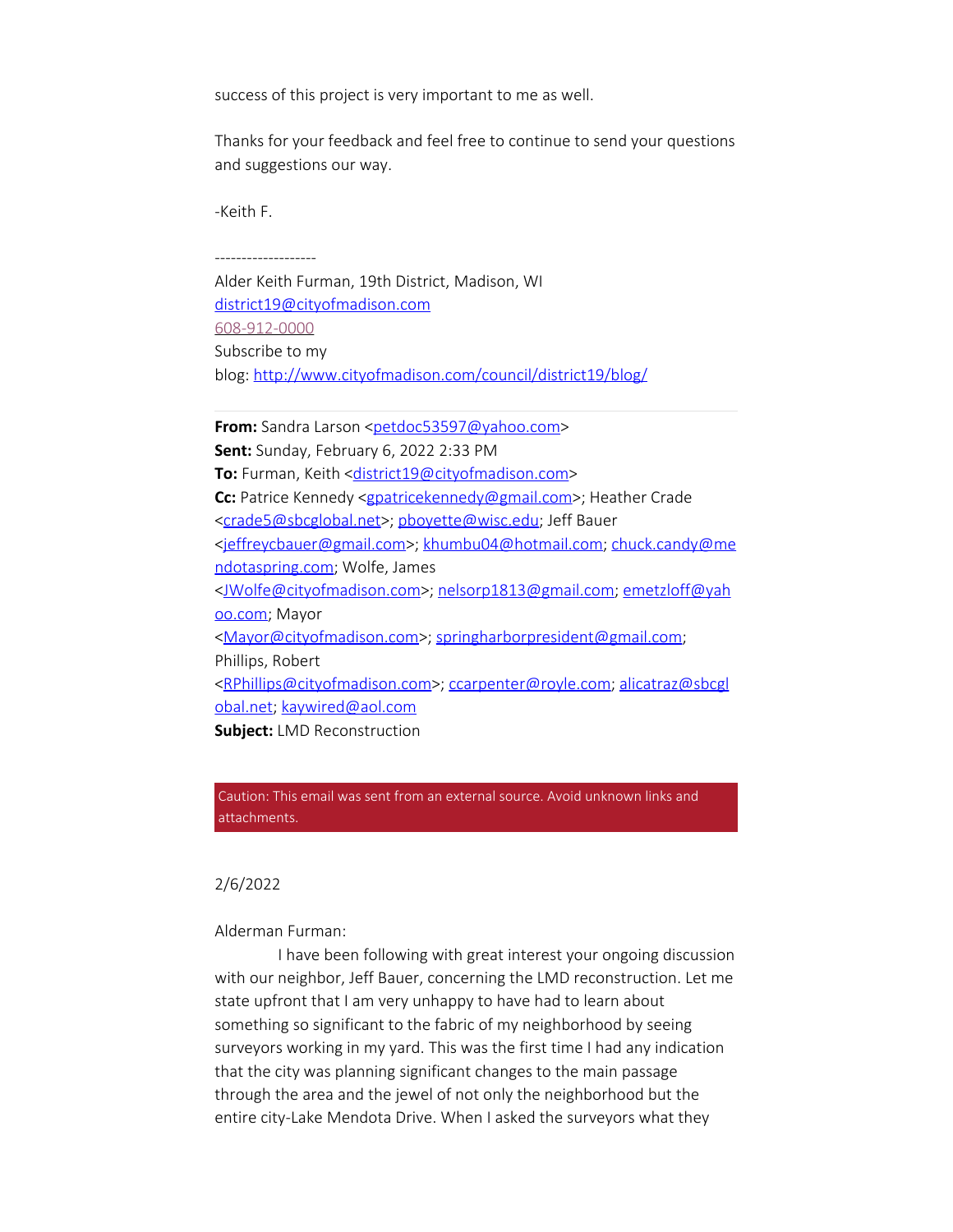were doing, they responded they were surveying the area for the city-to redo the street. Now, you are claiming that after all this legwork has been done, that the city has no plan, either proposed or in place, for this project-the one we were able to find out about in the city's 11/5/21 online update where it was stated that no street design alternatives had been developed but public input opportunities would be available later this winter. But then, at the time of the January 11 meeting after carefully and thoughtfully filling out and submitting two surveys, it became crystal clear, at least to me, many decisions had been already made and no one running the meeting cared how members of the neighborhood felt about those decisions. When residents were asked to give feedback, to what-we didn't know because there is "no plan", our input was (not so) politely ignored when it didn't seem to align with what had apparently been decided on by others (whatever that is, we don't know because we haven't been privy to earlier discussions in the suspected, decisionmaking process).

 I find it difficult to believe that the city has begun this complicated, extensive, topographically challenging, environmentally and historically sensitive project with no (even preliminary) plan in place. Indeed, the Mayor, in her letter on January 20, responding to Jeff Bauer stated, "This is a project on which our Engineering, Traffic Engineering, Sanitary and Storm Water Utility have been working for some time". So, which is it, Mr. Alderman? Is the city beginning a project going in blind, admitting to making significant incorrect estimates of auto traffic volume and speed and likely on-street parking also, with no proposed plan, getting the entire neighborhood significantly riled up and then ignoring the strong and consistent feelings of the residents involved? As you stated in your email to Jeff on January 31 that there is no secret, developed plan-"the plan for Lake Mendota Drive reconstruction doesn't exist yet". It seems to me you are trying to defend a position that is directly contradicted, in writing, by the Mayor.

 I also read with great interest, as I'm sure many others did, the article in the Feb. 2, 2022 Wisconsin State Journal - "Council invites design contest for waterfront". Where are OUR design teams with their master plan competition? The Lake Monona time frame for plan selection is by Sept.1, 2023. Why are we on a rushed, 2-month time frame when other projects are allowed to develop over a 2-year time frame? But, I hope, in fact, that at the upcoming public informational meeting promised in late Feb/early Mar, we will learn there is, indeed, no proposed plan, and that you and city planners will utilize that meeting to listen to our input, involve a few local residents in developing a neighborhood-friendly plan, maybe even consult with some master design professionals, and THEN come back to all of us with a plan that LMD residents can more fully, and